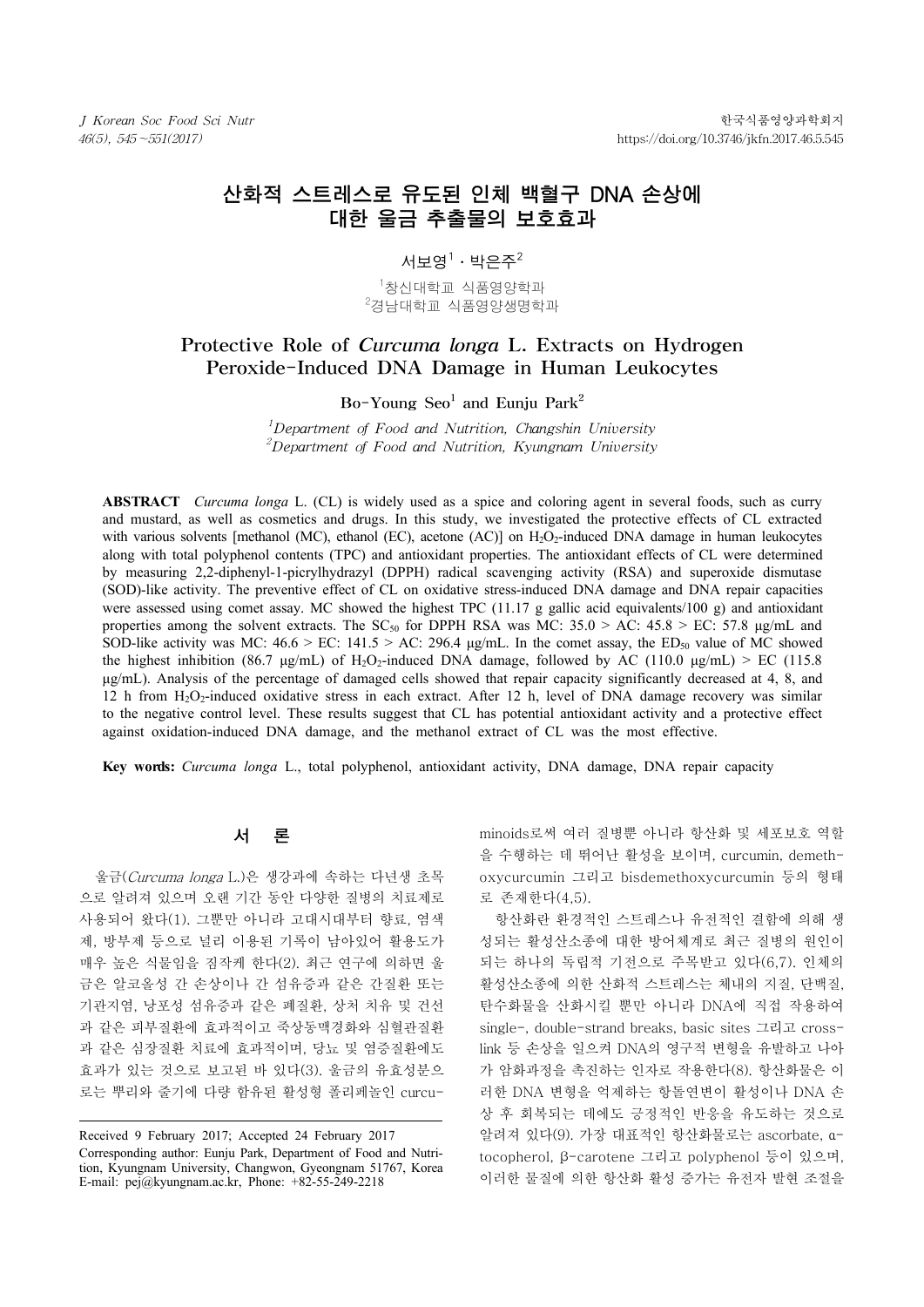통해 DNA repair enzyme 활성 향상에도 영향을 하는 것으 로 보고되었다(10).

울금의 항산화 활성에 대해서는 이미 보고된 바 있으나 (11,12), 산화적 스트레스로 유도된 DNA 손상에 대한 보호 효과에 대한 연구는 미흡한 실정이다. 따라서 본 연구에서는 울금의 아세톤(AC), 에탄올(EC), 메탄올 추출물(MC)의 총 폴리페놀 함량(total polyphenol content, TPC) 및 2,2 diphenyl-1-picrylhydrazyl radical scavenging activity (DPPH RSA), SOD 유사활성(SOD-like activity) 등의 항 산화력을 분석하고 이 활성들이 DNA 손상 및 DNA 손상 회복력에 어떠한 영향을 미치는지를 알아보고자 하였다.

#### 재료 및 방법

## 재료 및 시료의 추출

울금은 창원시에 위치한 약재상에서 국내산으로 구입하 여 분석에 이용하였다. 울금을 잘게 잘라 5 g을 저울로 잰 뒤 100 mL의 아세톤, 에탄올, 메탄올에 각각 침지하여 실온 에서 72시간 동안 추출하였다. 각 추출물은 여과지(Whatman, Maidstone, UK)로 여과한 후, TPC 분석용을 제외하 고 회전진공농축기(Eyela N-1000, Tokyo Rikakikai Co., Tokyo, Japan)를 이용하여 37°C에서 농축하였으며, 농축 물은 5 mg/mL 농도로 dimethyl sulfoxide(DMSO)에 녹여 분석 시까지 -20°C에서 보관하였다.

### 총 페놀 함량

총 페놀 함량은 추출물 자체 시료 1 mL를 취하여 증류수 1 mL를 가하여 희석하고 1 N Folin-Ciocalteu 시약 2 mL 를 가하여 실온에서 3분간 방치한 후, 10% Na<sub>2</sub>CO<sub>3</sub> 용액 2 mL를 가하여 잘 섞은 다음 상온에서 암실 조건으로 방치 하였다. 1시간 후 시료를 원심분리 한 다음(13,400×g, 5 min) 상층액을 취하여 ELISA reader(Sunrise, Tecan Co., Ltd., Grödig, Austria)를 사용하여 700 nm에서 흡광도를 측정하였다. 총 페놀 함량은 gallic acid를 이용하여 작성한 표준곡선으로 g gallic acid equivalents(GAE)/100 g 단위 로 나타내었다.

#### DPPH 라디칼 소거능 측정

DPPH 라디칼 소거능은 에탄올에 녹인 0.2 mM DPPH 용액 80 µL를 20 µL의 농도별 시료(1, 5, 10, 50 μg/mL)에 처리한 후 상온에서 10분간 반응시켜 ELISA reader(Sunrise, Tecan Co., Ltd.)를 사용하여 492 nm에서 흡광도를 측정하였다. 각 시료의 DPPH 라디칼 소거능은 아래의 식에 의해 계산하여 산출하였으며, 대조구에는 20 µL의 DMSO 로 처리하여 흡광도를 측정하였다. 원 시료의 색은 자체 흡 광도를 측정한 후 보정하였다. 50%의 DPPH 라디칼을 저해 하는 농도인 SC50(scavenge 50% of the radical)을 구하여 제시하였다.

Radical scavenging activity (RSA,  $\% = (1 - A/B) \times 100$ A: 시료 첨가구의 흡광도 B: 대조구의 흡광도

#### SOD 유사활성 측정

SOD 유사활성은 1, 5, 10, 50 μg/mL로 희석한 울금 추출 물 50 μL에 50 μL Tris-HCl buffer(pH 8.5)와 7.2 mM pyrogallol 50 μL를 가하여 25°C에서 45분간 반응시킨 후, ELISA reader(Sunrise, Tecan Co., Ltd.)를 사용하여 405 nm에서 흡광도를 측정하였다. 무처리구는 시료 대신 50 μL 의 DMSO를 처리하여 흡광도를 측정하였다. 각 시료의 SOD 유사활성은 아래의 식에 의해 계산하여 나타내었으며, 시료 별로 pyrogallol을 50% 저해하는 농도인 SC<sub>50</sub>(scavenge 50% of the radical)을 구하였다.

SOD-like activity  $(\%)=(1-\text{A/B})\times100$ 

A: 시료 첨가구의 흡광도

B: 무처리구의 흡광도

#### 혈액 내 백혈구 세포 분리 및 시료처리

건강한 성인남성으로부터 채혈한 신선한 전혈을 Histopaque 1077(Sigma-Aldrich Co., St. Louis, MO, USA)을 이용해 백혈구를 분리한 후 본 실험에 사용하였다. Alkaline comet assay 방법에 따라 분리해 놓은 백혈구에 1, 5, 10, 50 μg/mL의 농도로 처리하여 37°C에서 30분간 반응시켰 다. 반응이 끝난 후 백혈구를 phosphate buffered saline (PBS)으로 세척한 다음, 인위적인 산화적 스트레스를 유발 하기 위하여 200 μM의 H2O2를 처리하여 4°C에 5분간 반응 시켰으며 그 후 바로 PBS로 세척하였다. Positive control (PC)을 위해 시료 대신 1% DMSO를 처리한 후 200 μM H2O2 를 처리하였고, negative control(NC)은 1% DMSO만을 처 리하였다. 본 연구 수행에 앞서 경남대학교 기관생명윤리위 원회 승인을 받았다(KUIRB 2013-14).

#### Comet assay를 이용한 DNA 손상 측정

반응을 끝낸 백혈구를 75 μL의 0.7% low melting agarose gel(LMA)과 섞은 후, 1.0% normal melting agarose(NMA)가 precoating 된 slide 위로 현탁액이 골고루 분산되게 한 후 cover glass로 덮어 4°C에 방치하였다. Gel 이 굳으면 cover glass를 벗기고 그 위에 다시 0.7% LMA 용액 75 μL로 덮은 후 4°C에 방치하였다. Gel이 굳으면 차 가운 alkali lysis buffer(2.5 M NaCl, 100 mM Na<sub>2</sub>EDTA, 10 mM Tris, 1% sodium lauryl sarcosine, 1% Triton X-100, 10% DMSO)에 slide를 담가 암실에서 1시간 동안 침지시킨 후 백혈구를 용해시켜 핵막을 제거하였다. Lysis 과정이 끝난 후 slide를 전기영동수조에 배열하고 4°C의 차 가운 electrophoresis buffer(300 mM NaOH, 10 mM Na2EDTA, pH>13)를 채워 20분 동안 방치하여 DNA의 이 중가닥을 풀어주어 alkali labile sites가 드러나게 한 후 25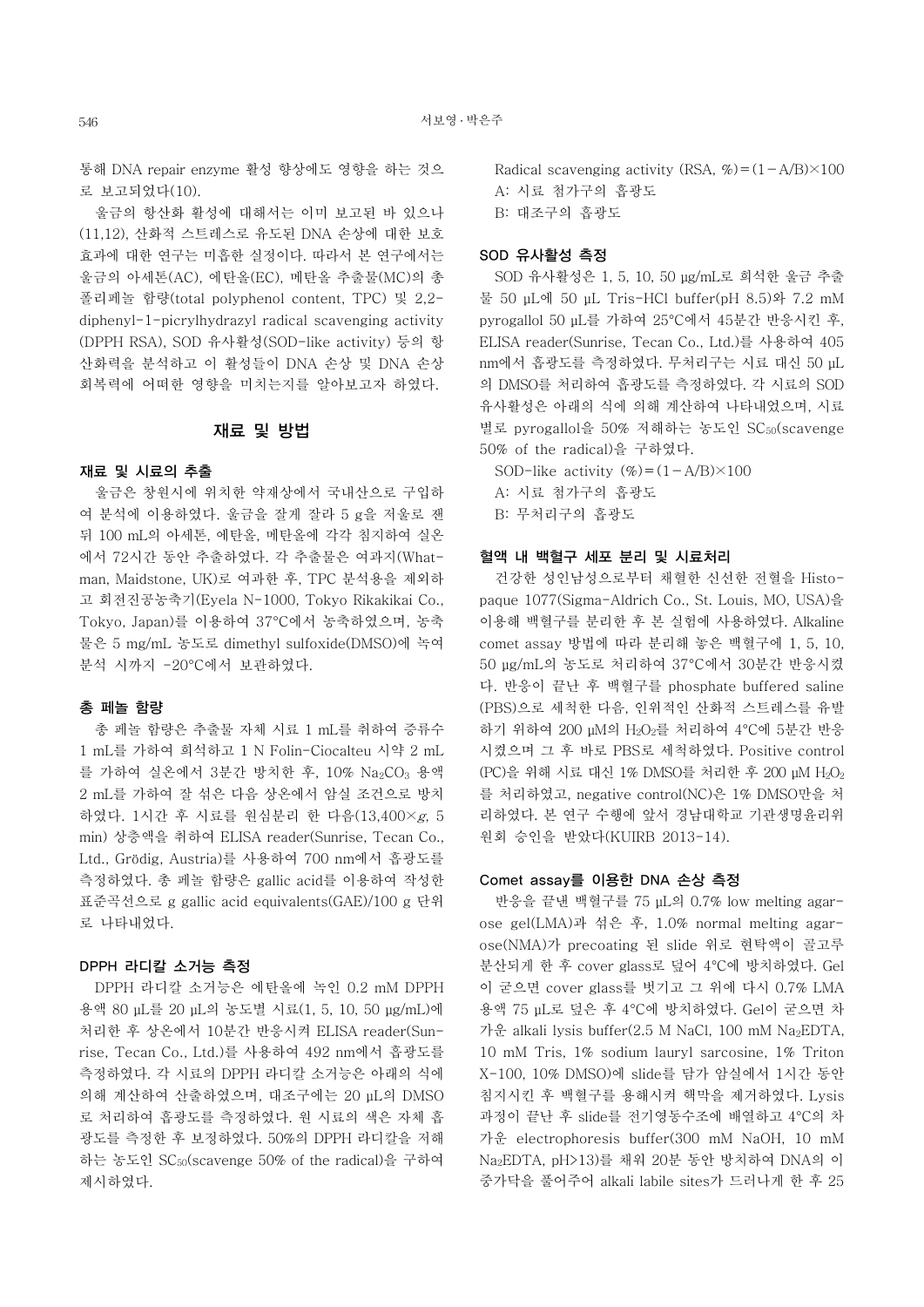V/300±3 mA의 전압으로 20분간 전기영동을 실시하였다. 본 과정은 빛에 의한 DNA의 부가적 손상을 막기 위해 암실 조건에서 실시하였으며 전기영동이 끝난 후 차가운 중성용 액(0.4 M Tris buffer, pH 7.5)에 5분간 3회 세척하여 중화 시킨 다음 에탄올에 5분간 침지 후 slide를 건조시켰다. 20 μg/mL ethidium bromide로 염색한 slide를 형광현미경 (LEICA DMLB, Wetzlar, Germany)의 CCD camera(Nikon, Tokyo, Japan)를 통해 보내진 세포핵 image를 comet image analyzing system(Komet version 5.0, Kinetic Imaging, Liverpool, UK)을 이용해 분석하였다. 백혈구의 200 μM H2O2에 의해 유도된 DNA의 손상 정도는 핵으로부터 꼬리 부분으로 떨어져 나간 꼬리 부분 내 DNA 함량(% tail intensity)으로 나타내었다. 추출물별 DNA 손상을 절반으 로 줄이는 농도인 ED50(estimated dose concentration of 50% reduction in oxidative DNA damage)을 구하였다.

#### Comet assay를 이용한 DNA 손상 회복능 측정

H2O2에 의해 손상된 DNA의 repair 양상을 관찰하기 위 해 각 시료를 30분간 leukocyte에 처리하였으며, 그 후 200 μM의 H2O2를 4°C에서 5분간 반응시킨 후 PBS로 세척한 다음 37°C에서 0, 1, 4, 12시간 동안 배양 후 위와 같은 과정으로 DNA 손상을 분석하였다. 시료 처리구에는 200 μM H2O2로 손상시킨 백혈구를 세 가지 용매를 이용한 울금 추출물을 50 μg/mL 농도로 처리 후 동일한 조건으로 DNA 손상 회복 정도를 분석하였다. Repair capacity는  $H_2O_2$  처 리 1시간 후로부터 12시간 사이의 % tail DNA 정도를 이용 하여 DNA migration의 상대적 감소 정도(%) 분석에 이용하 였다. 회복능에 대한 계산식은 다음과 같다.

Repair ability  $(\%)=100\times[(DoX-DtX)/DoX]$ DoX: 회복 전 DNA 손상 정도 DtX: 회복시간에 따른 DNA 손상 정도

#### 통계처리

모든 데이터의 통계처리는 SPSS, Windows 14.0(IBM, Chicago, IL, USA)을 이용하여 분석하였고 결과는 평균± 표준편차(SD)로 나타내었으며, 신뢰수준 95%(P<0.05)에 서 평균값들에 대해 유의성을 검증하였다. Duncan's multiple range test를 이용하여 각 구간의 유의성 차이를 검증하 였다. TPC 함량과 항산화 활성 사이의 상관관계는 이변량 상관분석을 이용하였다.

#### 결과 및 고찰

### 총 폴리페놀 함량 분석

폴리페놀 성분은 항산화력을 나타내는 대표적인 성분으 로써 수소원자나 전자를 공여하는 능력을 가질 뿐만 아니라 다양한 식품의 구성성분으로 특정 지방산 또는 오일의 산화 방지 등과 같은 안정한 라디칼의 중간 매개물로 작용한다

**Table 1.** Total phenolic contents (TPC) of various solvent extracts from *Curcuma longa* L.

|                                      | AC <sup>1</sup>         | EС | МC                               |
|--------------------------------------|-------------------------|----|----------------------------------|
| TPC.<br>$(g \text{ GAE}^{2)}/100 g)$ | $1.45 \pm 0.00^{b3(4)}$ |    | $1.17\pm0.02^a$ $11.17\pm0.00^c$ |

<sup>1)</sup>AC: acetone extract, EC: ethanol extract, MC: methanol extract. <sup>2)</sup>GAE: gallic acid equivalents.

 $3$ )Data are mean±standard deviation values (n=3).

<sup>4)</sup>Values that do not share a common superscript are significantly different at *P*<0.05 by Duncan's multiple range test.

(9). 본 연구의 총 폴리페놀 함량을 분석한 결과는 Table 1과 같다. MC가 11.17±0.00 g GAE/100 g으로 가장 높은 함량을 나타내었고, AC(1.45±0.00 g GAE/100 g), EC(1.17 ±0.02 g GAE/100 g) 순으로 나타났다. 최근 연구 결과에서 울금의 열수 추출물의 TPC 함량을 분석한 결과 Oh 등(13) 의 연구에서는 2.49±0.02 mg GAE/100 g을 보인 반면, Ju 등(14)의 연구에서는 152.75±0.91 mg GAE/100 g을 보여 본 연구 결과와 다소 큰 차이를 보였다. 이러한 결과의 차이 는 추출 방법 및 추출용매의 차이로 생각된다. 본 연구 결과 가 선행연구 결과에 비해 높은 함량을 나타낸 것은 울금의 주성분인 curcumin이 ethanol, alkalis, ketone, acetic acid 그리고 chloroform 등 유기용매에 잘 녹는 특성과 연 관이 있는 것으로 판단된다(15). 이러한 특성을 고려할 때 울금의 폴리페놀 성분이 유기용매에 더 안정한 것으로 생각 되며, 본 연구의 결과 메탄올이 폴리페놀 성분 추출에 가장 효율적인 것으로 추정된다.

#### 항산화 활성 분석

DPPH는 비교적 안정한 free radical로서 수소공여체의 수소기와 결합 시 환원되어 항산화물의 free radical 소거능 을 측정하는 일반적인 분석법(16)으로 널리 이용되고 있다. 그 결과는 Table 2와 같으며 세 가지 추출물 모두에서 유의 적으로 농도 의존적 증가 경향을 나타내었다. SC50을 분석한 결과 MC가 35.0 μg/mL로 가장 강력한 소거능을 보였으며 다음으로 EC(45.8 μg/mL), AC(57.8 μg/mL) 순으로 나타 났다.

SOD 유사활성은 xanthine oxidase에 의해 생성된 O2 의 억제 활성 분석을 기반으로 하는 분석법으로 항산화 활성을 분석하는 지표로 사용된다(17). Table 2에 나타낸 바와 같 이 SOD 유사활성 역시 DPPH 라디칼 소거능과 마찬가지로 모든 추출물에서 농도 의존적으로 증가하는 것을 확인하였 다. SC50을 분석한 결과 메탄올 추출물이 46.6 μg/mL로 가 장 강력한 활성을 보였으며, 에탄올 추출물이 141.5 μg/mL, 아세톤 추출물이 296.4 μg/mL 순으로 나타나 DPPH 라디 칼 소거능과 동일한 경향을 보였다.

울금의 항산화력 수준을 이전 연구들과 비교해 보았을 때 Ak와 Gülçin(18)의 연구에서 DPPH 라디칼 소거능 분석 결 과 BHA는 67.8%, α-tocopherol은 64.9%, BHT는 62.5% 를 나타냈으며 Trolox는 29.4%로 가장 낮은 활성을 보였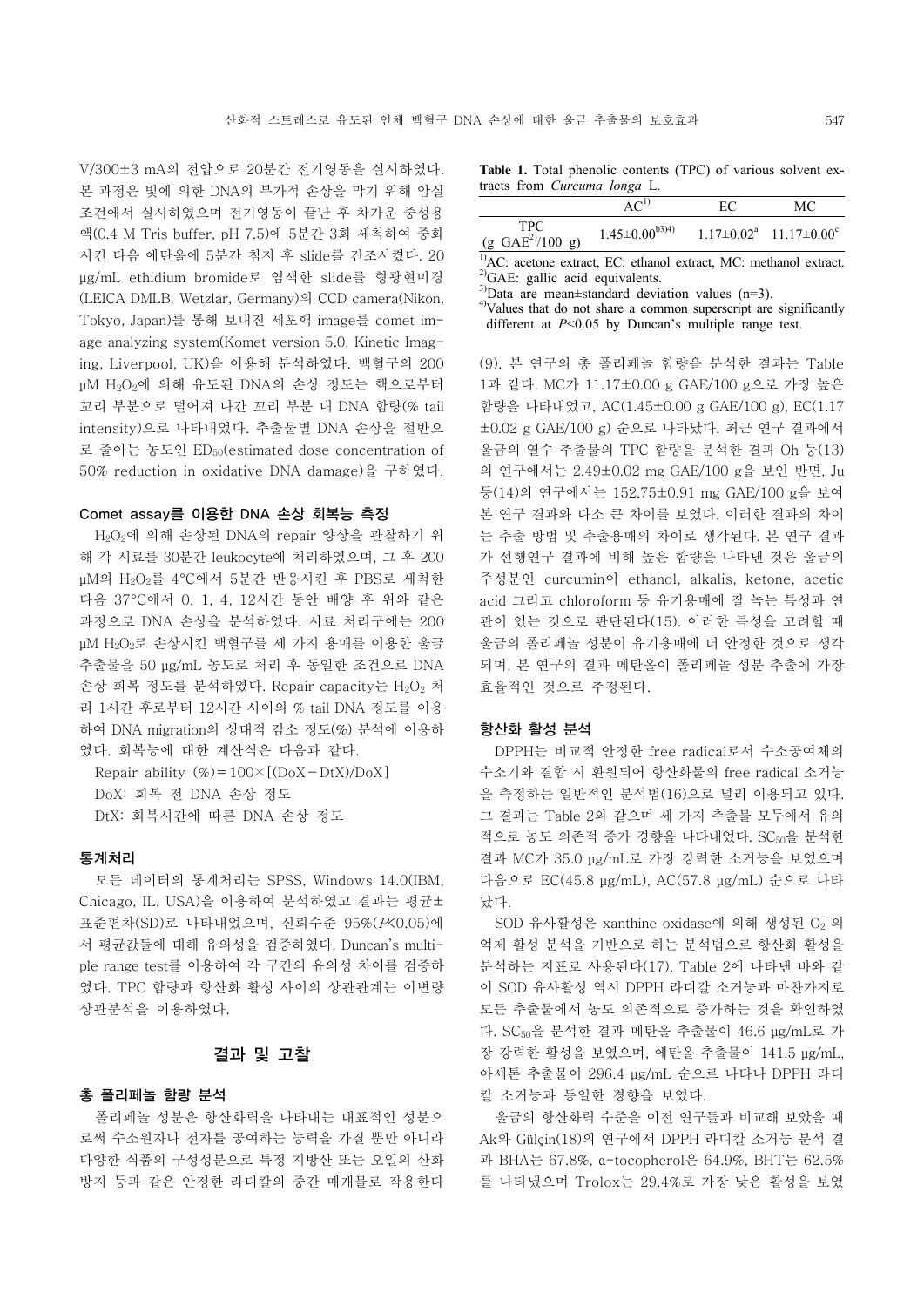| µg/mL                         |                             | DPPH RSA (%)            |                             |                               | SOD-like activity $(\%)$    |                             |  |
|-------------------------------|-----------------------------|-------------------------|-----------------------------|-------------------------------|-----------------------------|-----------------------------|--|
|                               | $AC^{\prime}$               | ЕC                      | МC                          | АC                            | EС                          | МC                          |  |
|                               | $21.0\pm0.8^{a2}$           | $25.1 \pm 0.3^{\circ}$  | $35.2 \pm 0.4^{\circ}$      | $4.3 \pm 0.4^{\circ}$         | $8.6 \pm 0.3^{\circ}$       | $9.9 \pm 0.5^{\text{a}}$    |  |
|                               | $24.2 \pm 0.5^{\circ}$      | $27.1 \pm 0.7^b$        | $39.2 \pm 0.3^{b}$          | $7.8 \pm 2.0^{\circ}$         | $12.0 \pm 0.4^{\circ}$      | $13.9\pm0.1^{b}$            |  |
| 10                            | $31.3 \pm 0.3^c$            | $28.0\pm0.5^{6}$        | 41.2 $\pm$ 0.3 <sup>c</sup> | $11.0 \pm 0.5$ <sup>c</sup>   | $18.0 \pm 0.6$ <sup>c</sup> | $17.7 \pm 0.4$ <sup>c</sup> |  |
| 50                            | 51.0 $\pm$ 0.3 <sup>d</sup> | 43.8 $\pm$ 0.4 $\rm{c}$ | 57.6 $\pm$ 0.8 <sup>d</sup> | $11.5 \pm 0.6^{\circ}$        | $21.4 \pm 1.7$ <sup>d</sup> | $52.5 \pm 1.1$ <sup>c</sup> |  |
| SC <sub>50</sub> <sup>4</sup> | $45.8 \pm 0.2^{B5}$         | 57.8 $\pm 0.5^{\circ}$  | $35.0\pm0.4$ <sup>A</sup>   | $296.4 \pm 24.9$ <sup>C</sup> | $141.5\pm9.4^{\rm B}$       | $46.6 \pm 0.6^{\rm A}$      |  |

**Table 2.** DPPH radical scavenging activity (RSA), SOD-like activity of various solvent extracts from *Curcuma longa* L.

<sup>1)</sup>AC: acetone extract, EC: ethanol extract, MC: methanol extract.

<sup>2)</sup>Data are mean±standard deviation values (n=3).

 $3$ Values in the same column that do not share a common superscript are significantly different at  $P < 0.05$  by Duncan's multiple range test.<br> $^{4}$ SC<sub>50</sub> ( $\mu$ g/mL): concentration in  $\mu$ g/mL required to scavenge 50% of the radical.

<sup>5)</sup>Values within DPPH RSA and SOD-like activity that do not share a common superscript are significantly different at *P*<0.05 by Duncan's multiple range test.

다. 그에 반해 45 μg/mL 농도의 curcumin은 62.2%의 소거 능을 보여 BHT와 같은 수준의 강력한 DPPH 라디칼 소거능 을 확인한 바 있다. 이러한 결과는 본 연구의 MC 활성과 가장 유사하며, SC<sub>50</sub>의 분석 결과에서도 MC가 가장 낮게 나타나 MC의 항산화력이 가장 강력한 것으로 확인되었다. 이는 울금이 함유한 총 폴리페놀 함량에 의한 영향인 것으로 풀이된다. 울금의 가장 대표적인 폴리페놀 성분인 curcumin은 2개의 phenol기를 가지는 구조로 enolization을 통해 생리활성에 관여하는 것으로 알려져 있다(4). 또한, oxygen radicals은 1,3-diketone-conjugated diene systems과 함께 phenolic, methoxy기에 의해 소거된다고 보고된 바 있다(5). Diplock(19)은 항산화물들이 금속이온 촉매반응 및 연쇄적 결합을 예방하고 과산화물 분해 및 라디칼 소거와 같은 다양한 기전에 의해 활성을 나타내는 것으로 항산화력 은 한 가지의 작용 기전에 의한 것이 아니라 여러 가지 기전 이 복합적으로 작용하여 일어나는 일련의 화학반응이라고 밝힌 바 있다. 따라서 본 연구에서 나타난 울금의 항산화력 은 세 가지의 용매의 특성이 폴리페놀 함량 차이 및 항산화 력에 영향을 미쳤을 것으로 판단되며, 폴리페놀 성분 이외에 울금이 가지고 있는 항산화물이 전체적인 항산화력 차이에 영향을 미친 것으로 판단된다.

### DNA 손상에 미치는 영향

Comet assay는 세포 수준에서의 DNA 손상을 직접 확인 하기 위하여 도입된 방법으로 소량의 시료를 필요로 하고 실험과정이 간단할 뿐만 아니라 DNA 손상을 민감하게 감지 해 낼 수 있는 장점을 가지고 있다(20). 또한, 혈액 세포 이용 은 식이섭취에 의한 항산화 영양소의 chemoprotective 효 과를 분석하기 위해 적합한 지표로 알려져 있다(21,22). 특 히 leukocyte는 체내를 순환하면서 독성물질에 대한 노출 을 감지하여 신호를 전달하는 역할을 하는 매개체로 암을 포함한 많은 질병들의 진단을 위한 중요한 지표로 사용될 수 있으며, 본 연구에서 사용한 H2O2는 hydroxyl radical의 생성을 유도하고 genomic DNA의 변형이나 strand breakage를 통한 세포의 손상에 악영향을 미치는 것으로 알려져

있어 산화적 스트레스를 유발하는 데 유용하게 이용되는 물 질로 알려져 있다(23,24).

울금의 세 가지 추출물을 각각 1, 5, 10, 50 μg/mL 농도로 처리한 후 H2O2로 유도된 산화적 스트레스에 대한 예방 효 과는 Fig. 1에 나타내었다. 그 결과 추출물을 처리하지 않고 H2O2만 처리한 PC에 비해 세 가지 추출물 처리구의 모든 농도에서 유의적으로 감소하는 결과를 보였으며, AC와 MC 는 농도 의존적 감소 결과를 보여 울금의 농도가 높아질수록 DNA 손상 감소 효과가 더 커지는 것으로 나타났다. 반면 EC는 PC 대비 DNA 손상 예방 효과는 있으나 농도 간 유의 적 차이는 없는 것으로 나타났다. 이 결과를 바탕으로 ED<sub>50</sub> 값을 분석한 결과(Fig. 2) MC가 86.7 μg/mL로 가장 강력한 효과를 보였으며, AC 110.0 μg/mL, EC 115.8 μg/mL 순으 로 나타났다. 울금의 폴리페놀 성분인 curcumin은 수소 또 는 전자 공여체로 이용되고 전이금속이온으로 작용하는 매 우 강력한 항산화 물질로 알려져 있으며(25), curcumin의 이러한 작용이 항유전독성에도 영향을 미친 것으로 생각된 다. 또한, 항산화 관련 연구들에 따르면 DNA 손상 억제 효과 는 채소나 과일, 허브 등에 함유된 단일 물질에 의한 것이 아닌 다양한 항산화물에 의한 복합적인 작용의 결과로 보고 하고 있다(26). 이와 마찬가지로 본 연구의 DNA 손상 억제 결과 역시 울금에 함유되어 있는 폴리페놀 외 다양한 항산화 물이 생리활성에 영향을 미친 것으로 풀이된다.

#### DNA 손상 회복력에 미치는 영향

DNA 손상 회복력은 유기체의 산화적 스트레스에 대한 노출 시간 및 노출 정도에 따른 회복력을 분석하는 방법으로 알려져 있으며, 세포 및 관련 체계의 스트레스에 대한 반응 을 분석할 수 있는 매우 유용한 지표이다(27).

본 연구에서는 사람의 혈액에서 분리한 leukocyte를 200 μM H2O2에 처리한 다음 50 μg/mL의 추출물을 0, 1, 4, 12 시간 처리하여 손상된 DNA의 회복력을 분석하였다(Fig. 3). NC의 경우 시간이 경과함에 따른 DNA 손상 정도가 감  $\triangle$ 하였으나 그 변화의 폭이 크지 않은 반면, 200 µM H<sub>2</sub>O<sub>2</sub> 처리구(PC) 및 시료 처리구에서는 처리 1시간 후 DNA 손상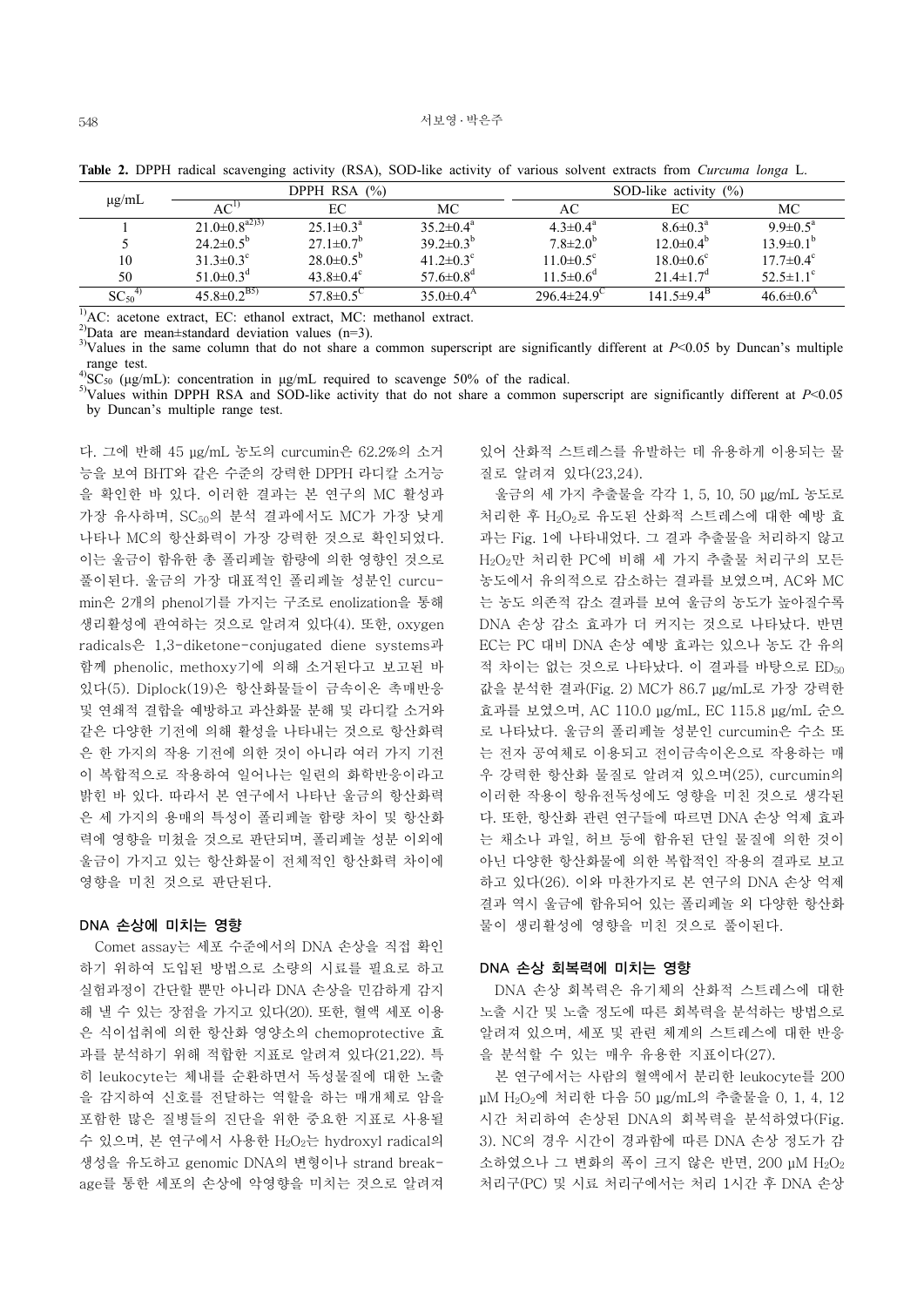

**Fig. 1.** The effect of supplementation *in vitro* with various concentrations of different solvents from *Curcuma longa* L. extracts on 200 μM H2O2 induced DNA damage in human leukocyte. A, acetone extract; B, ethanol extract; C, methanol extract. Bars with different letters are significantly different at *P*<0.05 by Duncan's multiple range test.

이 증가하였으며 4, 12시간이 경과함에 따라 DNA 손상 회 복력이 시간 의존적으로 감소하였다. 그뿐만 아니라 울금 추출물을 처리하였을 때 12시간 이후 DNA 손상 회복력이 NC와 동일한 수준으로 나타났다. Table 3과 같이 DNA 손 상 회복력을 분석한 결과 그중 MC의 회복 수준이 87.8%로 가장 강력한 회복력을 나타내었다. 이 결과를 바탕으로 PC 의 DNA 손상 정도 대비 추출물 처리구의 DNA repair half time 분석 결과를 Table 3에 나타내었다. PC가 9.5시간으 로 회복을 위해 가장 오랜 시간이 필요한 데 반해, AC가 7.1시간, EC가 7.6시간, MC가 6.6시간으로 나타나 손상된 DNA가 정상수준으로 회복하는 데 걸리는 시간이 MC 처리



**Fig. 2.** Comparison of the antigenotoxic activities of different solvents from *Curcuma longa* L. extracts in human leukocyte by comet assay assessed by the estimated dose that would result in a 50% reduction in oxidative DNA damage ( $ED_{50}$ ) from 200 μM  $H<sub>2</sub>O<sub>2</sub>$ . AC: acetone extract, EC: ethanol extract, MC: methanol extract. Bars with different letters are significantly different at *P*<0.05 by Duncan's multiple range test.

**Table 3.** Effect of various solvent extracts from *Curcuma longa* L. on the DNA repair ability of human leukocytes

| Incubation<br>Half time of<br>Repair<br>ability $(\%)^2$<br>time(h)<br>DNA repair (h)<br>$PC^{1)}$<br>26.8<br>9.5<br>4<br>63.7<br>12<br>1<br>AC<br>42.1<br>4<br>7.1<br>12<br>85.4<br>1<br>EC<br>38.8<br>7.6<br>4<br>12<br>80.9<br>1<br>6.6<br>MC<br>51.7<br>4<br>12<br>87.8 |  |  |  |
|-----------------------------------------------------------------------------------------------------------------------------------------------------------------------------------------------------------------------------------------------------------------------------|--|--|--|
|                                                                                                                                                                                                                                                                             |  |  |  |
|                                                                                                                                                                                                                                                                             |  |  |  |
|                                                                                                                                                                                                                                                                             |  |  |  |
|                                                                                                                                                                                                                                                                             |  |  |  |
|                                                                                                                                                                                                                                                                             |  |  |  |
|                                                                                                                                                                                                                                                                             |  |  |  |
|                                                                                                                                                                                                                                                                             |  |  |  |
|                                                                                                                                                                                                                                                                             |  |  |  |
|                                                                                                                                                                                                                                                                             |  |  |  |
|                                                                                                                                                                                                                                                                             |  |  |  |
|                                                                                                                                                                                                                                                                             |  |  |  |
|                                                                                                                                                                                                                                                                             |  |  |  |

<sup>1)</sup>PC: 200 μM  $H_2O_2$  treated positive control, AC: acetone extract, EC: ethanol extract, MC: methanol extract.

<sup>2)</sup>Repair ability (%)=100×[(DoX-DtX)/DoX], where DoX represent DNA damage before the recovery period in the condition X and DtX represent DNA damage after a recovery period, for the same condition.

#### 구에서 가장 짧은 것으로 나타났다.

일반적으로 인체는 산화적 스트레스에 대한 항산화물에 의한 보호효과에도 불구하고 DNA 손상은 지속해서 일어나 고 있으며 이러한 손상의 대부분은 repair 기전에 의해 회복 된다(28). DNA 손상 회복력은 계속되는 산화적 스트레스에 의한 DNA의 손상을 최소 수준으로 유지하기 위해 repair enzyme이 활성화되어 방어하는 작용으로 회복된다(29). 만약 이 기전을 통해 DNA가 완전히 회복되지 않는다면 유 전자 변형에 의해 돌연변이를 유발하여 암 등의 질병에 중대 한 원인이 된다(28). 따라서 본 연구의 결과는 울금 추출물 이 H2O2에 의해 유도된 산화적 스트레스에 대한 방어기전에 작용하여 DNA 손상회복을 촉진한다는 것을 뒷받침한다.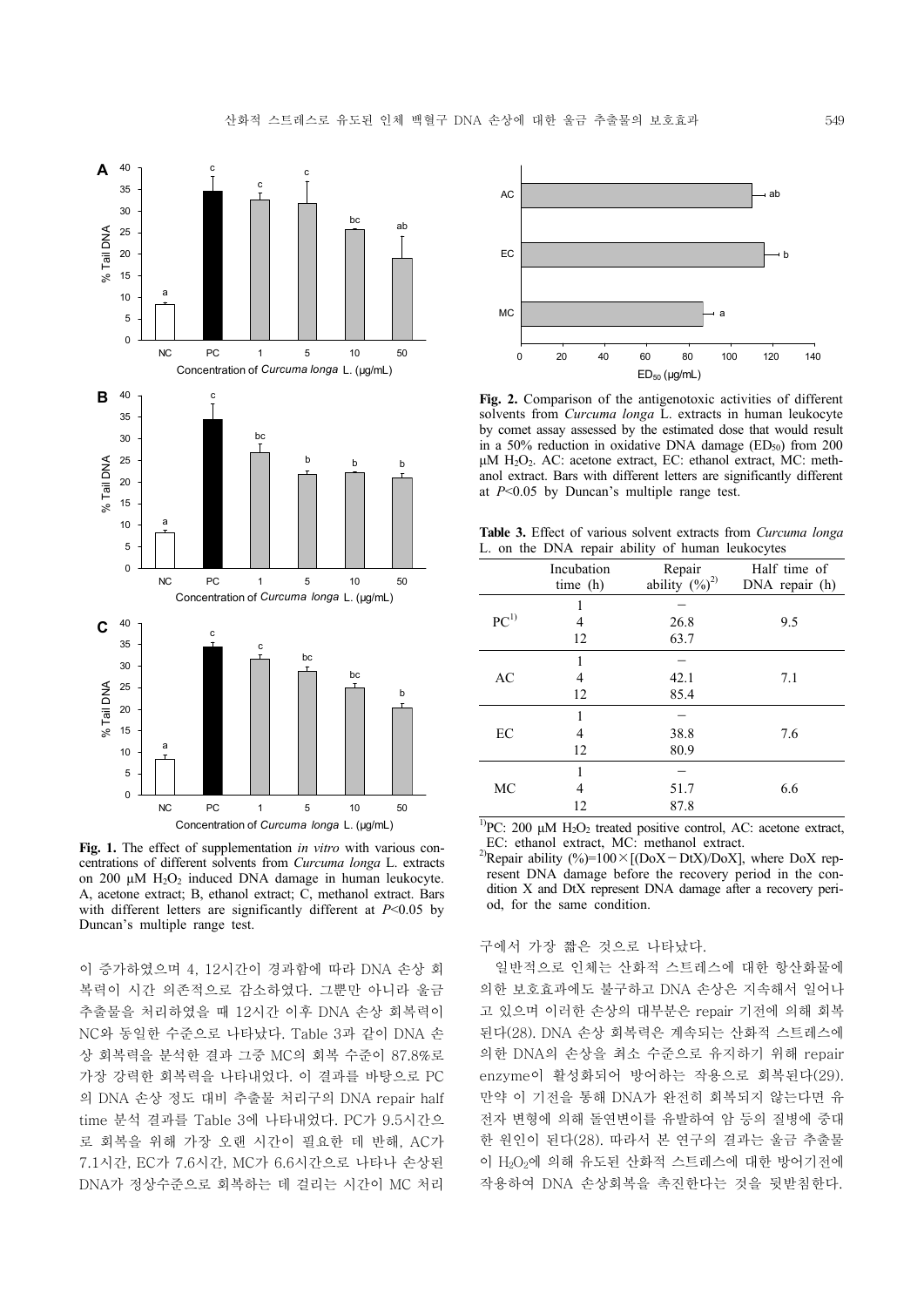

**B** 50 45 d 40 35 % Tail DNA % Tail DNA 30 cd bc 25 20 a 15 10 5 0 0 2 4 6 8 10 12 14 Repair time (Hours) **D** 50 45 40 35 c % Tail DNA % Tail DNA 30 25 c 20 b 15 10 a 5 0 0 2 4 6 8 10 12 14 Repair time (Hours)

**Fig. 3.** Kinetics of DNA repair during incubation with 50 μg/mL of different solvents from *Curcuma longa* L. extracts on 200 μM H2O2 induced DNA damage at 37°C for 12 h. Different letters (a-d) above the line are significantly different *P*<0.05 by Duncan's multiple range test. A, 1% DMSO (without oxidative stimulus) treated negative control; B, 200 μM  $\angle$ H<sub>2</sub>O<sub>2</sub> treated positive control; C, acetone extract; D, ethanol extract; E, methanol extract.

요 약

울금은 간질환, 기관지염, 폐질환 및 심장질환에 효과적인 식물로 알려져 있으며, 항산화 및 세포보호에도 작용하는 것으로 알려져 있다. 이러한 울금을 아세톤, 에탄올, 메탄올 등으로 추출하여 울금에 함유된 총 폴리페놀 함량(TPC) 및 DPPH 라디칼 소거능, SOD 유사활성 등의 항산화력 그리고 comet assay를 이용한 DNA 손상억제 효능 및 회복능을 분석하고자 하였다. 그 결과 TPC는 울금의 메탄올 추출물 (11.17±0.00 g GAE/100 g), 아세톤 추출물(1.45±0.00 g GAE/100 g), 에탄올 추출물(1.17±0.02 g GAE/100 g)의 순으로 나타나 메탄올 추출물에 가장 많은 폴리페놀이 함유 된 것으로 나타났다. 항산화력을 분석한 DPPH 라디칼 소거 능 및 SOD 유사활성 분석 결과 역시 메탄올 추출물이 가장

강력한 활성을 보였으며, 그다음으로 에탄올, 아세톤 추출물 의 순으로 나타났다. Comet assay를 이용한 DNA 손상 억 제력을 분석한 결과 모든 추출물 처리구가 추출물을 처리하 지 않은 positive control(PC)에 비해 유의적인 DNA 손상 억제력을 보였으며, ED50값 분석 결과 메탄올 추출물이 86.7 μg/mL, 아세톤 추출물이 110.0 μg/mL, 에탄올 추출물이 115.8 μg/mL의 순으로 나타나 메탄올 추출물의 활성이 가 장 높은 것으로 나타났다. 울금 추출물 처리 4, 8, 12시간 후의 DNA 손상 회복력을 분석한 결과, negative control (NC)의 경우 시간 경과에 따른 회복 능력 변화가 크지 않았 으나 추출물 처리구에서는 1시간 후 증가한 DNA 손상이 시간 의존적으로 회복되는 것을 확인하였으며, 특히 12시간 후의 회복 수준은 NC와 동일한 수준임을 확인할 수 있었다. 추출물을 처리하지 않은 NC에 대한 추출물 처리구의 DNA